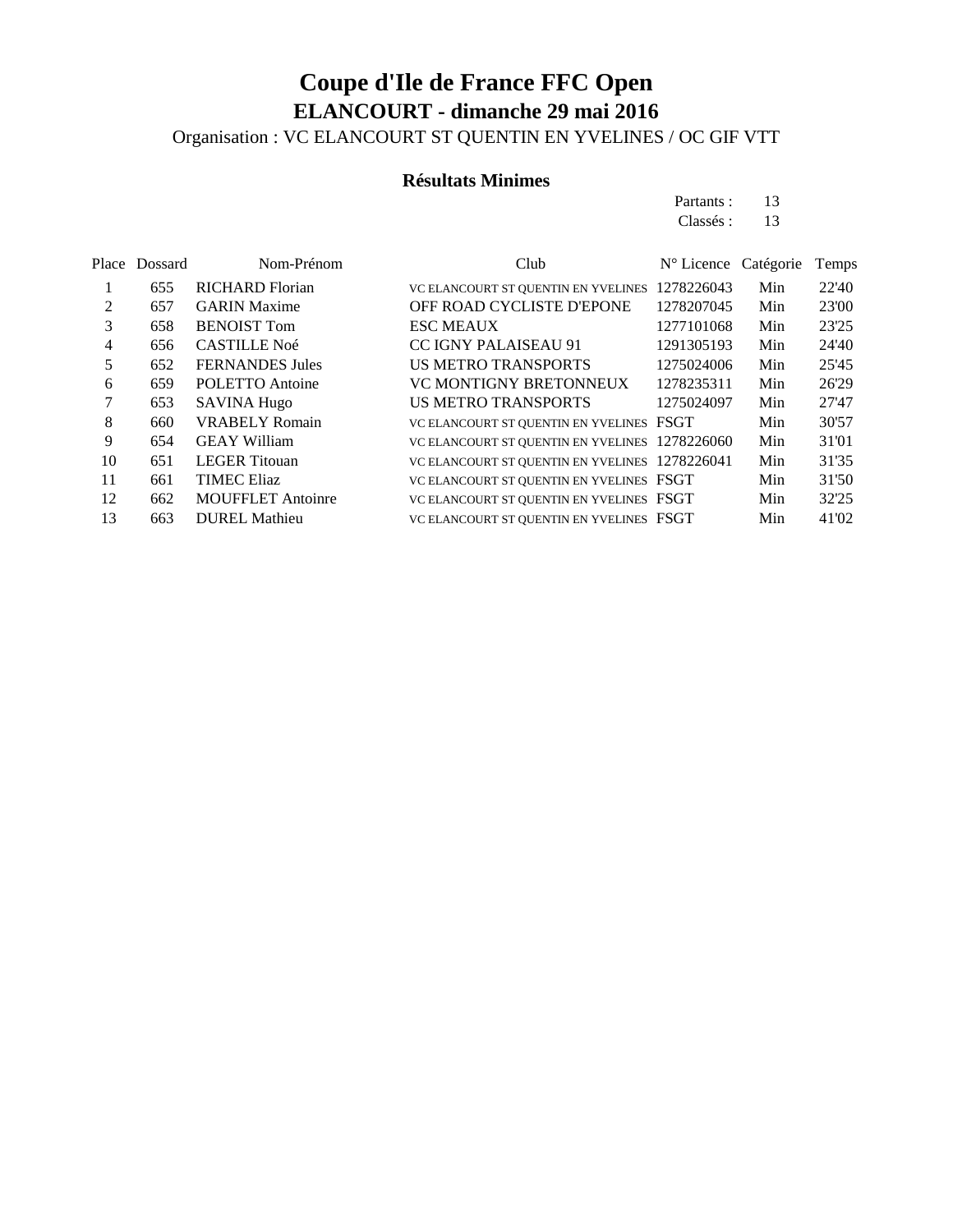Organisation : VC ELANCOURT ST QUENTIN EN YVELINES / OC GIF VTT

#### **Résultats Minimes Filles**

Partants : 2 Classés : 2

| Place Dossard | Nom-Prénom          | Club                | $N^{\circ}$ Licence Catégorie Temps |  |
|---------------|---------------------|---------------------|-------------------------------------|--|
|               | 602 TETART Marie    | B.C. NOISY LE GRAND | 1293507036 Min F 30'23"             |  |
|               | 601 LIGNIER Camille | <b>ESC MEAUX</b>    | 1277101022 Min F 31'20"             |  |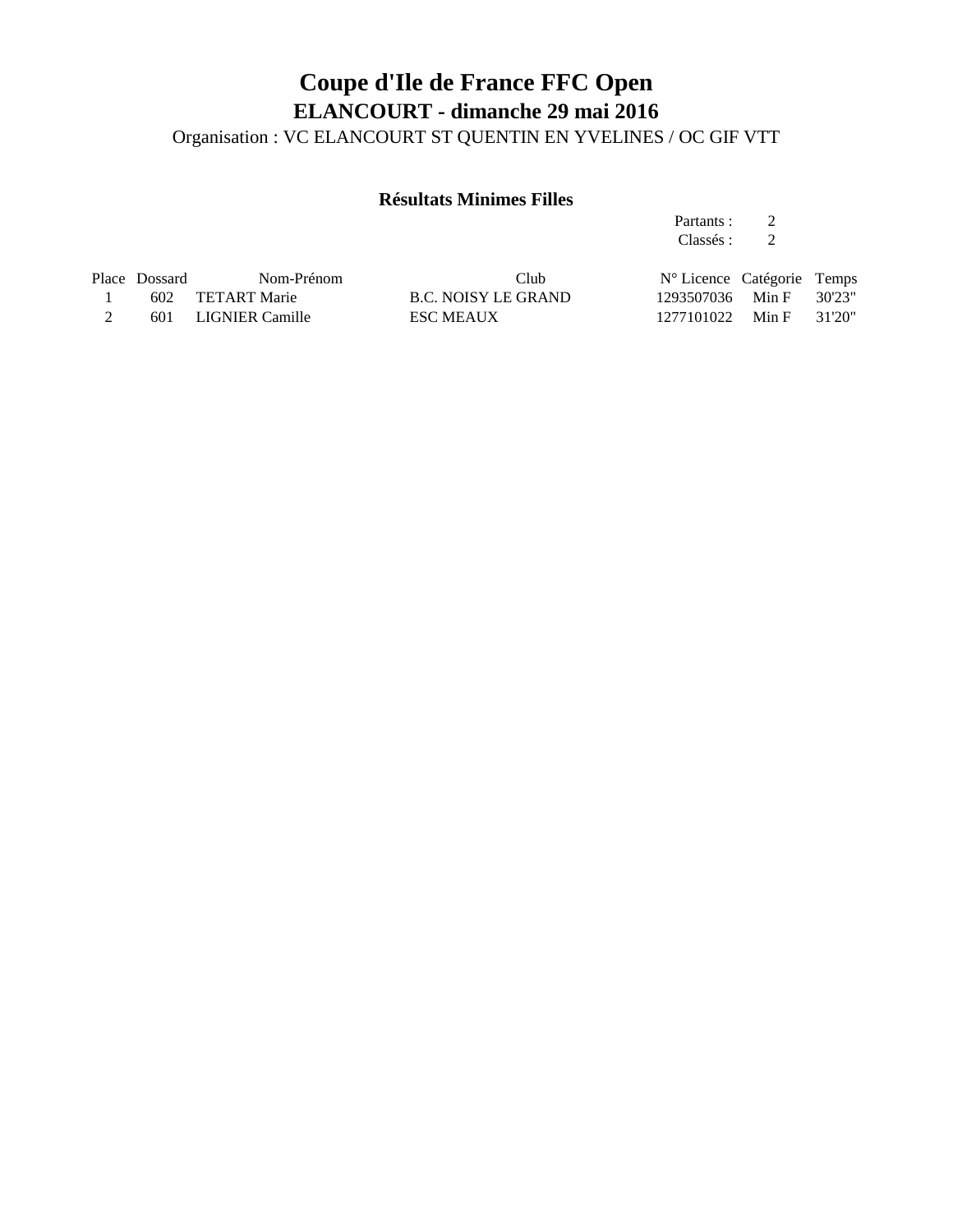Organisation : VC ELANCOURT ST QUENTIN EN YVELINES / OC GIF VTT

#### **Résultats Cadets**

Partants : 18 Classés : 18

| Place | Dossard | Nom-Prénom                     | Club                                | $N^{\circ}$ Licence | Catégorie | Temps   |
|-------|---------|--------------------------------|-------------------------------------|---------------------|-----------|---------|
| 1     | 556     | PERRET raphael                 | OC GIF VTT                          | 1291333034          | Cad       | 43'47   |
| 2     | 559     | <b>LATOUR Thomas</b>           | <b>ESC MEAUX</b>                    | 1277101131          | Cad       | 43'58   |
| 3     | 552     | <b>ROYER Maxime</b>            | VC ELANCOURT ST QUENTIN EN YVELINES | 1278226044          | Cad       | 44'40   |
| 4     | 560     | <b>LEMONNIER Loïck</b>         | <b>ESC MEAUX</b>                    | 1277101141          | Cad       | 46'54   |
| 5     | 555     | <b>DAVESNE</b> Thomas          | OC GIF VTT                          | 1291333037          | Cad       | 47'24   |
| 6     | 565     | LEVEQUE Grégoire               | <b>ESC MEAUX</b>                    | 1277101279          | Cad       | 48'02   |
| 7     | 553     | <b>CHATAIGNER Hannibal</b>     | <b>B.C. NOISY LE GRAND</b>          | 1293507117          | Cad       | 48'03   |
| 8     | 561     | <b>BAUDET Yohan</b>            | VC ELANCOURT ST QUENTIN EN YVELINES | 1278226050          | Cad       | 48'11   |
| 9     | 554     | DE SALVO Lucas                 | <b>B.C. NOISY LE GRAND</b>          | 1293507239          | Cad       | 48'33   |
| 10    | 566     | <b>BONNAUD Maxime</b>          | LAGNY PONTCARRE CYC.                | 1277128111          | Cad       | 49'45   |
| 11    | 558     | <b>LEONI</b> Aurélien          | OFF ROAD CYCLISTE D'EPONE           | 1278207010          | Cad       | 50'08   |
| 12    | 563     | <b>LAFORCADE</b> Pierre Amaury | OC GIF VTT                          | 1291333030          | Cad       | 50'20   |
| 13    | 564     | <b>NOMINE Kévin</b>            | <b>ASL VARREDDES</b>                | 1277107004          | Cad       | 55'14   |
| 14    | 562     | FARDEAU Clément                | EC MONTGERON VIGNEUX                | 1291307003          | Cad       | 56'32   |
| 15    | 551     | <b>KERBIQUET Tristan</b>       | VC ELANCOURT ST QUENTIN EN YVELINES | 1278226070          | Cad       | 1h00'11 |
| 16    | 557     | <b>BIGNOLAIS Valentin</b>      | OFF ROAD CYCLISTE D'EPONE           | 1278207014          | Cad       | 1h02'03 |
| 17    | 568     | <b>ARFEUILLERE</b>             | OC GIF VTT                          | FSGT                | Cad       | 1h08'47 |
| 18    | 567     | <b>SOUCOURS Erwan</b>          | <b>BONNIERES V.T.T.</b>             | 1278247010          | Cad       | AB      |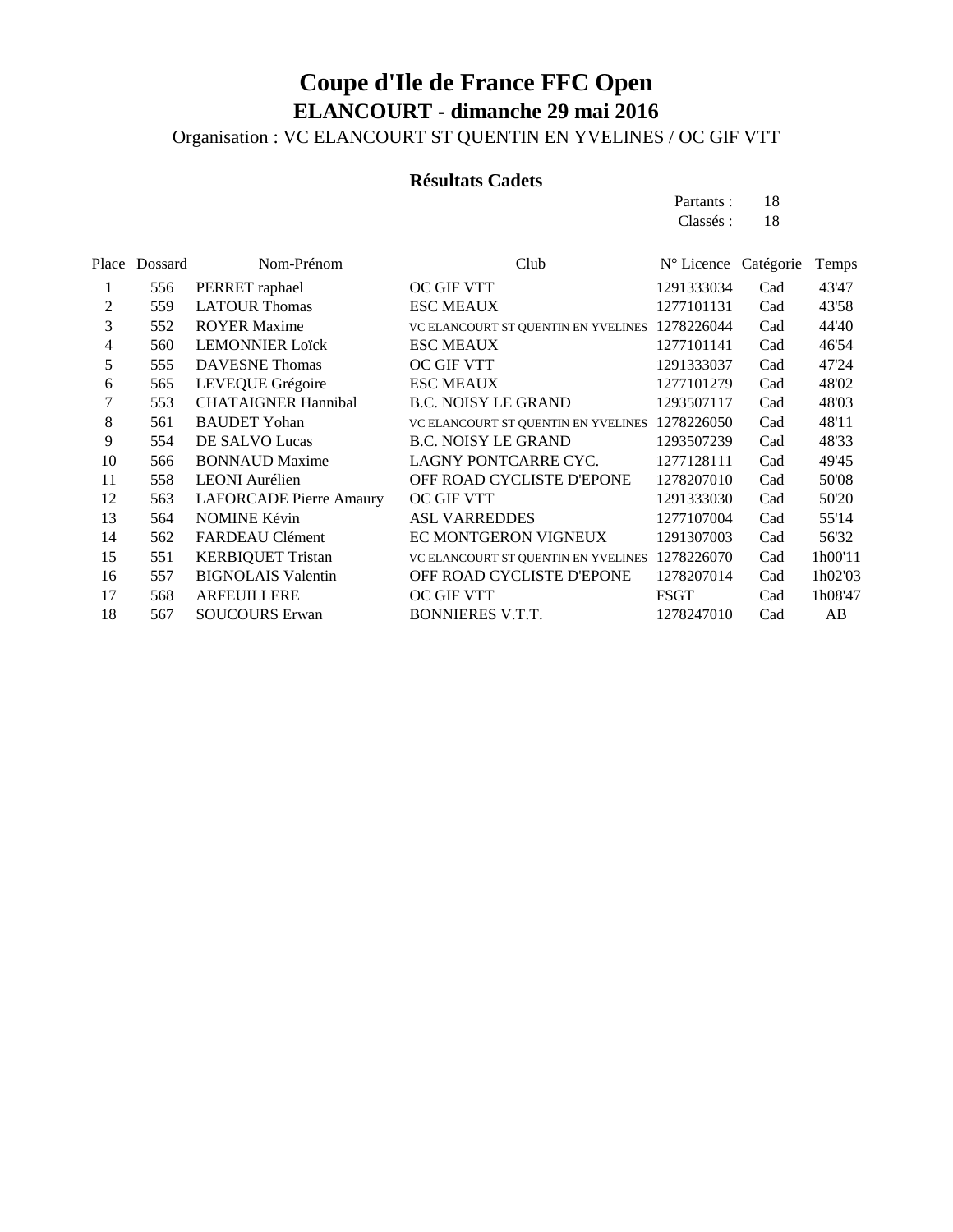### **Coupe d'Ile de France FFC Open ELANCOURT - dimanche 29 mai 2016** Organisation : VC ELANCOURT ST QUENTIN EN YVELINES / OC GIF VTT

#### **Résultats Juniors**

Partants : 9 Classés : 9

|     | Nom-Prénom                | Club                       |            |     | Temps                |
|-----|---------------------------|----------------------------|------------|-----|----------------------|
| 158 | <b>ROY Florian</b>        | US DOMONT CYCLISME         | 1295702155 | Jun | 1h04'38              |
| 156 | <b>THIERRY Damien</b>     | OFF ROAD CYCLISTE D'EPONE  | 1278207038 | Jun | 1h05'04              |
| 154 | <b>MISCOPEIN</b> Augustin | <b>OC GIF VTT</b>          | 1291333032 | Jun | 1h05'13              |
| 160 | <b>MARFOUTINE Joss</b>    | US DOMONT CYCLISME         | 1295702070 | Jun | 1h05'17              |
| 157 | <b>BROCHARD Romain</b>    | OC GIF VTT                 | 1291333016 | Jun | 1h06'41              |
| 153 | LE BECHEC Corentin        | OC GIF VTT                 | 1291333011 | Jun | 1h07'58              |
| 155 | LECOO Jules               | LAGNY PONTCARRE CYC.       | 1277128128 | Jun | 1h14'17              |
| 152 | <b>BERTRAND Loic</b>      | <b>OC GIF VTT</b>          | 1291333027 | Jun | 1h16'01              |
| 151 | <b>BERNARD</b> Yohann     | SAINT CYR JOUARRE CYCLISME | 1277150018 | Jun | 1h16'51              |
|     |                           | Place Dossard              |            |     | N° Licence Catégorie |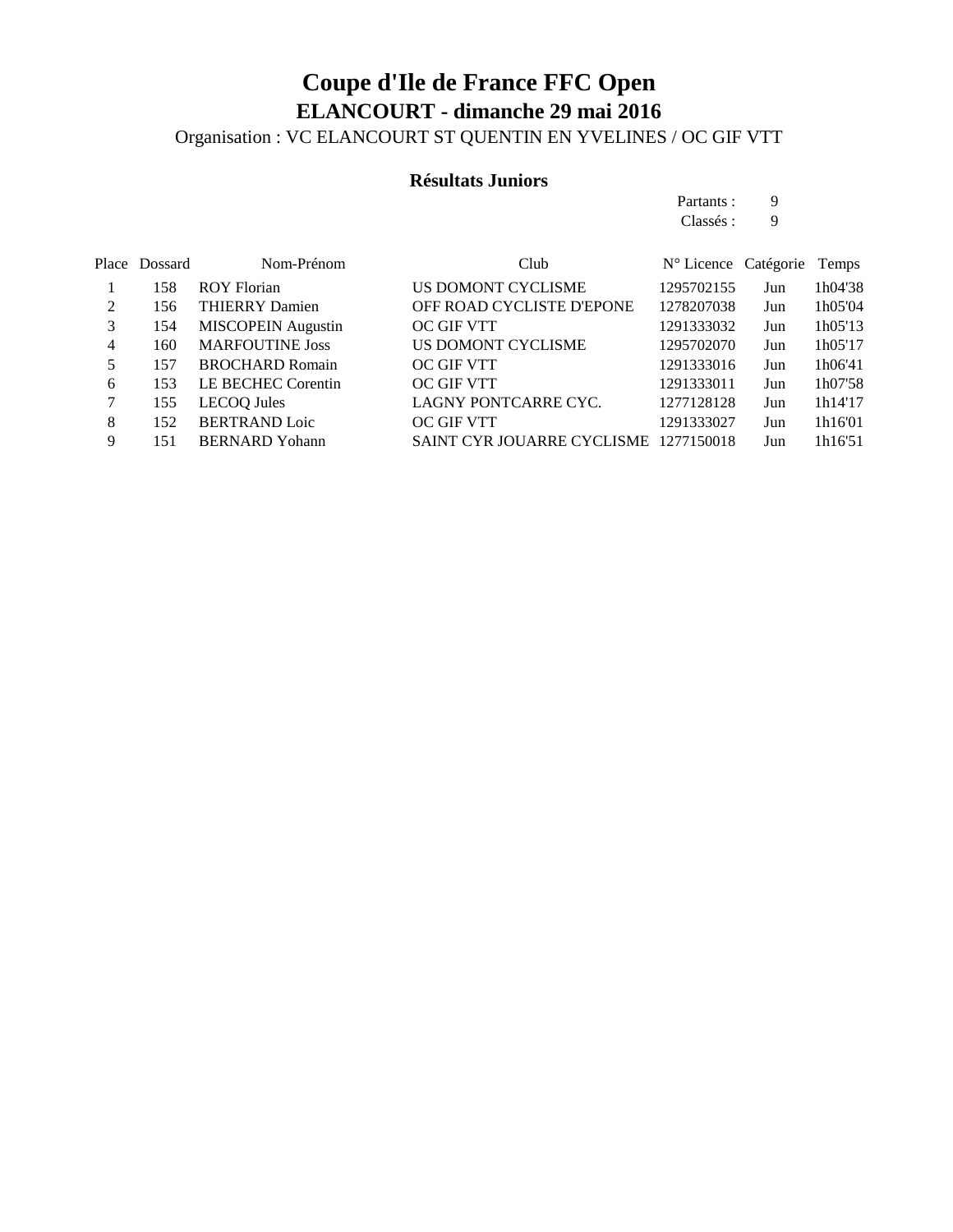Organisation : VC ELANCOURT ST QUENTIN EN YVELINES / OC GIF VTT

### **Résultats Seniors et Juniors Féminines**

| Partants: | 11 |
|-----------|----|
| Classés : | 11 |

| <b>ESC MEAUX</b><br><b>STUMPF Fanny</b><br>422<br>1277101143<br>Sen F<br><b>ALVES</b> Gwendoline<br><b>LES BLEUS DE FRANCE</b><br>2<br>1292402085<br>424<br>Sen F<br><b>HAVERLANT Chloé</b><br>OFF ROAD CYCLISTE D'EPONE<br>1278207105<br>3<br>453<br>Jun F<br><b>B.C. NOISY LE GRAND</b><br>1293507164<br><b>BALY</b> Carla<br>4<br>451<br>Jun F | N° Licence Catégorie<br>Temps |
|---------------------------------------------------------------------------------------------------------------------------------------------------------------------------------------------------------------------------------------------------------------------------------------------------------------------------------------------------|-------------------------------|
|                                                                                                                                                                                                                                                                                                                                                   | 1h14'44                       |
|                                                                                                                                                                                                                                                                                                                                                   | 1h15'18                       |
|                                                                                                                                                                                                                                                                                                                                                   | 1h19'36                       |
|                                                                                                                                                                                                                                                                                                                                                   | 1h21'32                       |
| <b>FONTAINE Elora</b><br>OFF ROAD CYCLISTE D'EPONE<br>1278207044<br>452<br>5<br>Jun F                                                                                                                                                                                                                                                             | 1h22'37                       |
| <b>HUBER Lisa</b><br>ARGENTEUIL VAL DE SEINE 95<br>1295708058<br>421<br>Sen F<br>6                                                                                                                                                                                                                                                                | 1h24'25                       |
| <b>SIMARD Marine</b><br>US DOMONT CYCLISME<br>1295702058<br>Jun F<br>456                                                                                                                                                                                                                                                                          | 1h25'58                       |
| <b>EBERHARDT Camille</b><br><b>SANGLIERS VEXIN VTT</b><br>1295736008<br>8<br>455<br>Jun F                                                                                                                                                                                                                                                         | 1h29'23                       |
| 9<br><b>BONNIERES V.T.T.</b><br>RYBAK Cloé<br>1278247019<br>Jun F<br>454                                                                                                                                                                                                                                                                          | AB                            |
| KOENIG Stéphanie<br><b>LES BLEUS DE FRANCE</b><br>10<br>1292402120<br>Sen F<br>425                                                                                                                                                                                                                                                                | AB                            |
| LE DANTEC Gwennig<br><b>ROUE D'OR CONFLANAISE</b><br>1278210023<br>11<br>Sen F<br>423                                                                                                                                                                                                                                                             | AB                            |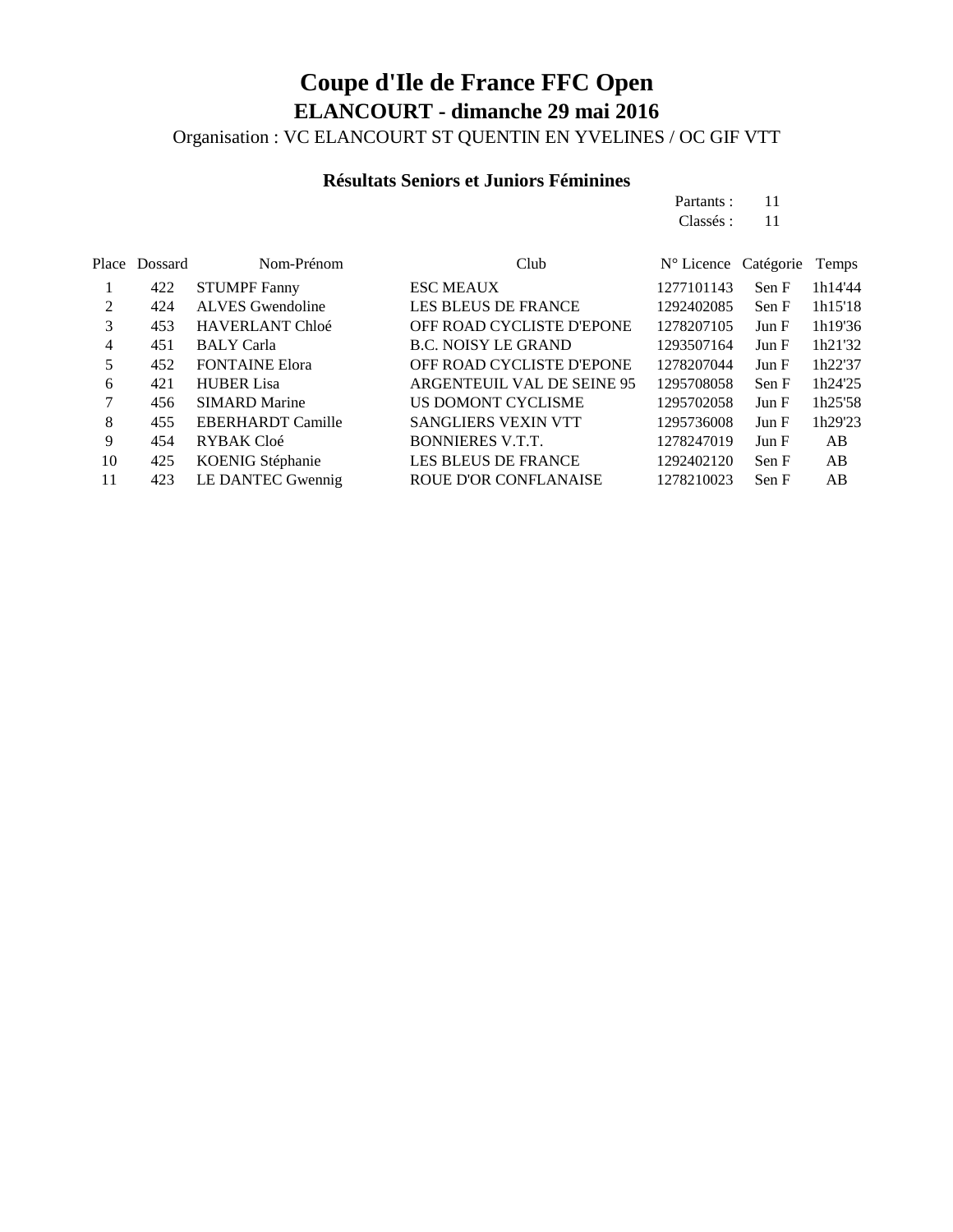Organisation : VC ELANCOURT ST QUENTIN EN YVELINES / OC GIF VTT

### **Résultats Espoirs**

| Partants: | 10 |
|-----------|----|
| Classés : | 10 |

|    | Place Dossard | Nom-Prénom              | Club                      | N° Licence Catégorie |     | Temps   |
|----|---------------|-------------------------|---------------------------|----------------------|-----|---------|
|    | 110           | <b>AUVIN Clément</b>    | OFF ROAD CYCLISTE D'EPONE | 1278207035           | Jun | 1h18'45 |
| 2  | 108           | <b>SOLO</b> Florent     | <b>BONNIERES V.T.T.</b>   | 1278247012           | Esp | 1h23'06 |
|    | 106           | <b>ORCHAMPT</b> Antoine | US DOMONT CYCLISME        | 1295702039           | Esp | 1h23'07 |
| 4  | 105           | <b>GALI</b> Nicolas     | US DOMONT CYCLISME        | 1295702177           | Esp | 1h25'19 |
| 5  | 103           | <b>SVEHLA Yohan</b>     | OFF ROAD CYCLISTE D'EPONE | 1278207037           | Esp | 1h34'12 |
| 6  | 111           | <b>FARIA Gabriel</b>    | Country Velo Club Mery    | <b>UFOLEP</b>        | Esp | 1h40'57 |
|    | 104           | <b>COQUEAU</b> Maxime   | A C BAZANCOURT REIMS      | 0751013279           | Esp | AB      |
| 8  | 101           | <b>BEYER Julien</b>     | OC GIF VTT                | 1291333020           | Esp | AB      |
| 9  | 102           | <b>POITEVIN Robin</b>   | US DOMONT CYCLISME        | 1295702004           | Esp | AB      |
| 10 | 107           | PINSARD Florian         | US DOMONT CYCLISME        | 1295702157           | Esp | AB      |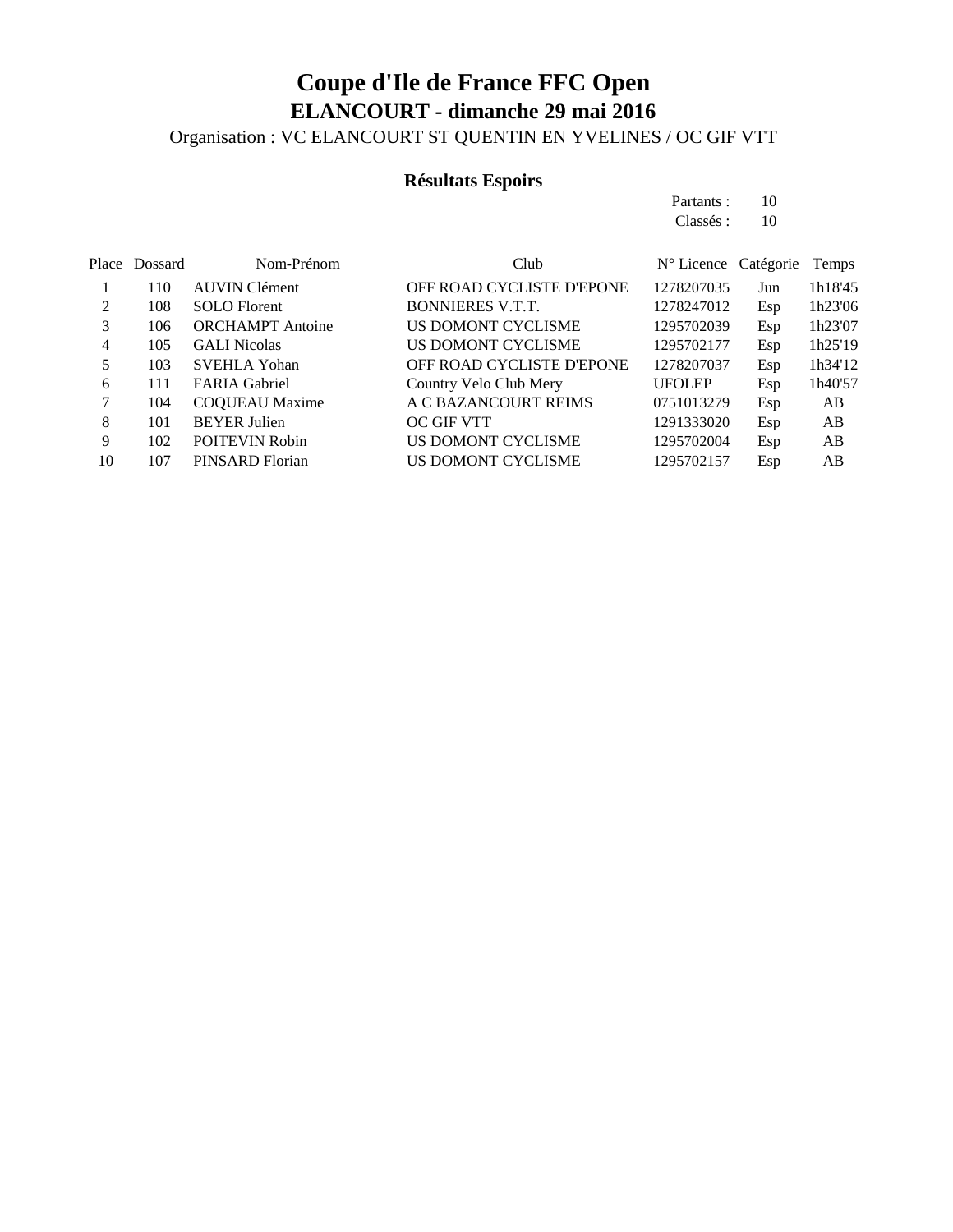Organisation : VC ELANCOURT ST QUENTIN EN YVELINES / OC GIF VTT

#### **Résultats Seniors**

Partants : 11 Classés : 11

|    | Place Dossard | Nom-Prénom               | Club                                     | $N^{\circ}$ Licence Catégorie |            | Temps   |
|----|---------------|--------------------------|------------------------------------------|-------------------------------|------------|---------|
|    |               | <b>BAZIN</b> Nicolas     | US DOMONT/BH SR SUNTOUR KMC 1295702163   |                               | Sen        | 1h18'47 |
| 2  | 6             | <b>ANDREO</b> Maximilien | PARISIS A.C. 95                          | 1295714124                    | Sen        | 1h20'55 |
| 3  | 8             | LE CLAINCHE Jimmy        | TEAM VELOCHANNEL                         | 1277156004                    | Sen        | 1h22'14 |
| 4  | 3             | <b>VAILLANT Pierre</b>   | <b>OC GIF VTT</b>                        | 1291333022                    | Sen        | 1h25'45 |
| 5  |               | DANIEL Rémy              | <b>BONNIERES V.T.T.</b>                  | 1278247018                    | Sen        | 1h28'39 |
| 6  | 9             | POUPION Cyril            | <b>BONNIERES V.T.T.</b>                  | <b>UFOLEP</b>                 | <b>Sen</b> | 1h31'42 |
|    | 4             | <b>MARECHAL Yoann</b>    | <b>TEAM HBS CYCLING</b>                  | 1277151014                    | Sen        | 1h40'17 |
| 8  | 5             | <b>FINOT Dimitri</b>     | <b>TEAM VTT MAISSE</b>                   | 1291325047                    | Sen        | 1 tour  |
| 9  | 10            | FRANCOIS Frédéric        | VC ELANCOURT ST QUENTIN EN YVELINES FSGT |                               | Sen        | 1 tour  |
| 10 | 2             | <b>SEZNEC Hoel</b>       | OC GIF VTT                               | 1291333035                    | Sen        | AB      |
| 11 | 11            | <b>CHENEAU Mickael</b>   | <b>BONNIERES V.T.T.</b>                  | <b>UFOLEP</b>                 | Sen        | AB      |
|    |               |                          |                                          |                               |            |         |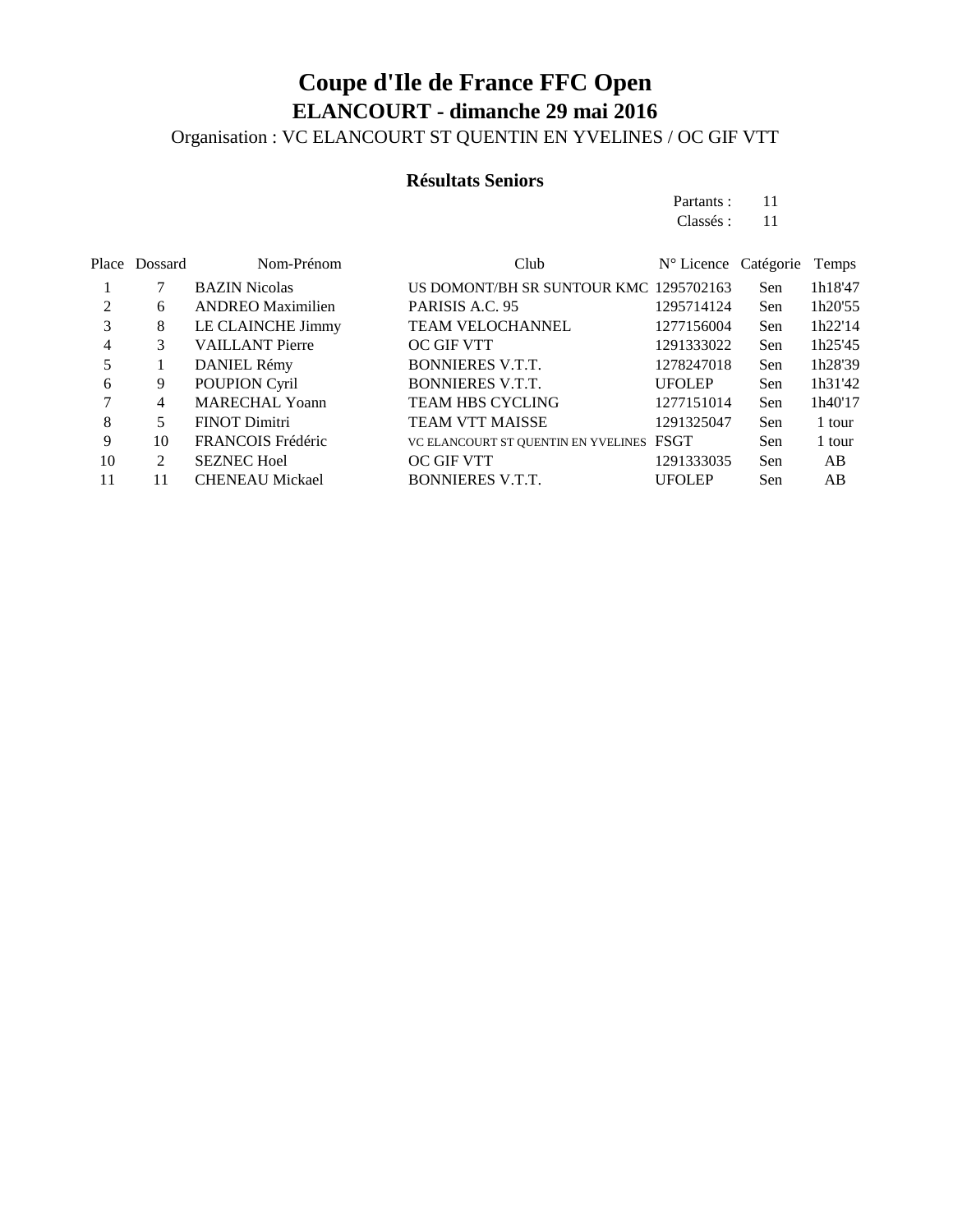Organisation : VC ELANCOURT ST QUENTIN EN YVELINES / OC GIF VTT

### **Résultats Masters 1 et 2**

| Partants : | 14 |
|------------|----|
| Classés :  | 14 |

| Dossard | Nom-Prénom                 | Club                         |               |                                          | Temps                |
|---------|----------------------------|------------------------------|---------------|------------------------------------------|----------------------|
| 211     | <b>CHARTIER Cédric</b>     | <b>LES BLEUS DE FRANCE</b>   | 1292402054    | Mas $1/2$                                | 1h19'52              |
| 206     | <b>SACCOMANDI John</b>     | PARISIS A.C. 95              | 1295714149    | Mas $1/2$                                | 1h21'24              |
| 212     | <b>LOMBARDI</b> Vincent    | <b>TEAM VELOCHANNEL</b>      | 1277156002    | Mas $1/2$                                | 1h22'33              |
| 202     | <b>CHEDHOMME</b> Morgan    | <b>VC MUREAUX</b>            | 1278223030    | Mas $1/2$                                | 1h23'52              |
| 213     | RAGUIDEAU Olivier          | <b>AVENIR CYCLISTE ORSAY</b> | 1291326057    | Mas $1/2$                                | 1h27'35              |
| 204     | <b>BIELOFF Mathieu</b>     | A. C. B. B.                  | 1292408009    | Mas $1/2$                                | 1h28'22              |
| 205     | <b>LA MONTAGNE Alexis</b>  | <b>TEAM VTT MAISSE</b>       | 1291325035    | Mas $1/2$                                | 1h31'39              |
| 210     | <b>CHAMPMARTIN Nicolas</b> | A. C. B. B.                  | 1292408195    | Mas $1/2$                                | 1h34'38              |
| 208     | FADDA Jean Christophe      | <b>TEAM VTT MAISSE</b>       | 1291325040    | Mas $1/2$                                | 1h38'19              |
| 207     | <b>SURARDT Nicolas</b>     | <b>B.C. NOISY LE GRAND</b>   | 1293507082    | Mas $1/2$                                | 1h38'40              |
| 203     | <b>MARTINIE Florent</b>    | <b>B.C. NOISY LE GRAND</b>   | 1293507253    | Mas $1/2$                                | 1h38'53              |
| 209     | <b>FINOT Esterel</b>       | <b>TEAM VTT MAISSE</b>       | 1291325018    | Mas $1/2$                                | 1h40'41              |
| 214     | <b>SIOHAN Eddy</b>         | <b>BONNIERES V.T.T.</b>      | <b>UFOLEP</b> |                                          | 1h40'51              |
| 215     | <b>BRETAUD Maxime</b>      |                              |               | Mas $1/2$                                | AB                   |
|         | Place                      |                              |               | VC ELANCOURT ST QUENTIN EN YVELINES FSGT | N° Licence Catégorie |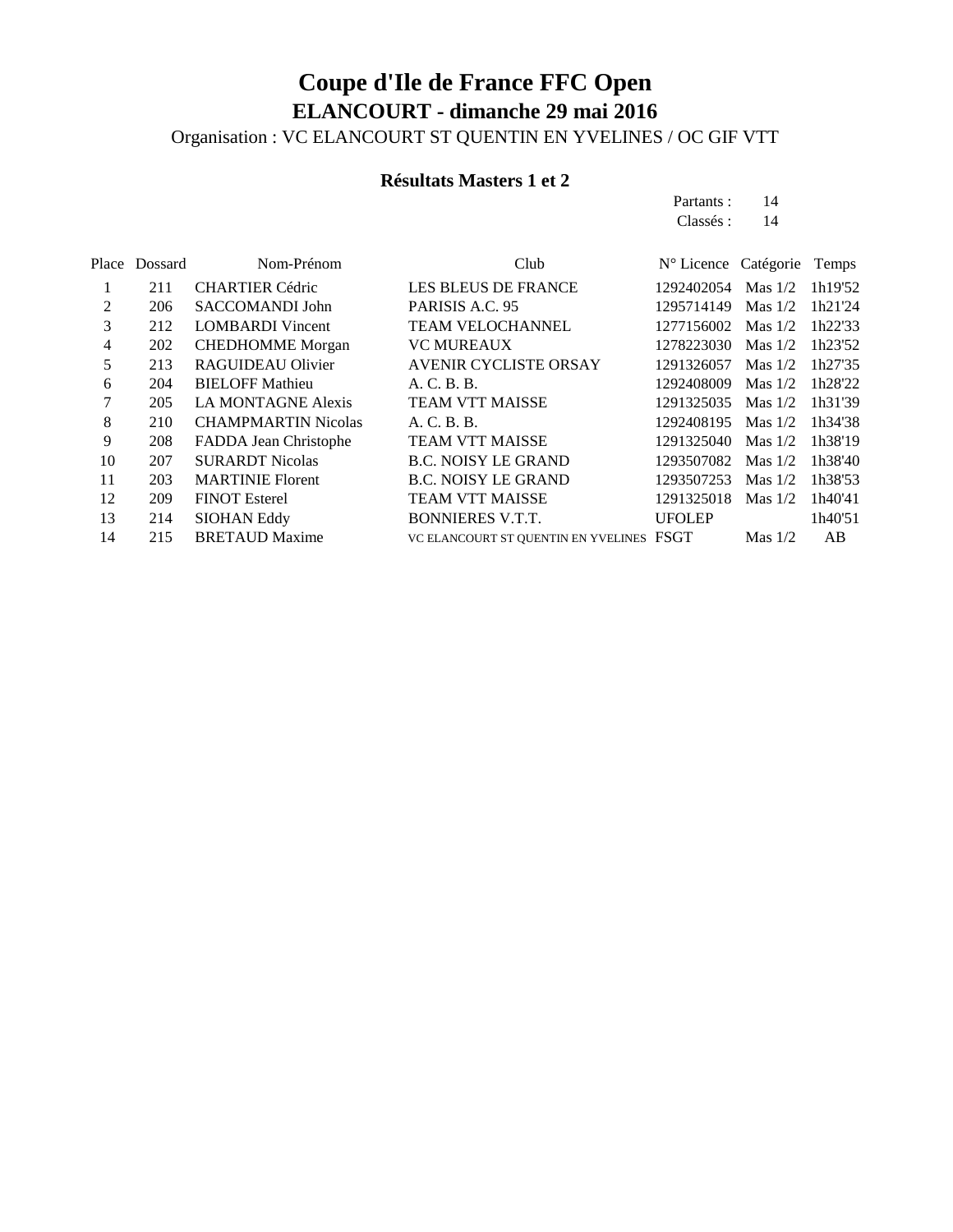Organisation : VC ELANCOURT ST QUENTIN EN YVELINES / OC GIF VTT

#### **Résultats Masters 3-4-5**

Partants : 35 Classés : 35

|                | Place Dossard | Nom-Prénom                  | Club                                           | N° Licence Catégorie |           | Temps   |
|----------------|---------------|-----------------------------|------------------------------------------------|----------------------|-----------|---------|
| 1              | 301           | <b>DURAND</b> Alexis        | VC ELANCOURT ST QUENTIN EN YVELINES            | 1278226006           | Mas $3/4$ | 1h06'30 |
| $\overline{c}$ | 315           | <b>CORBEAU Laurent</b>      | EC MONTGERON VIGNEUX                           | 1291307045           | Mas 3/4   | 1h06'56 |
| 3              | 319           | <b>HUBER Christophe</b>     | ARGENTEUIL VAL DE SEINE 95                     | 1295708068           | Mas 3/4   | 1h07'51 |
| 4              | 384           | <b>AMIOT Gilles</b>         | VTT TEAM 78                                    |                      | Mas 5     | 1h08'12 |
| 5              | 304           | <b>GALVAING Christophe</b>  | <b>TEAM VTT MAISSE</b>                         | 1291325024           | Mas 3/4   | 1h08'51 |
| 6              | 302           | <b>BUTAUD</b> Laurent       | OC GIF VTT                                     | 1291333028           | Mas 3/4   | 1h08'57 |
| $\overline{7}$ | 303           | <b>PETIAUT</b> Pierre       | LES BLEUS DE FRANCE                            | 1292402059           | Mas $3/4$ | 1h09'10 |
| 8              | 376           | <b>BULLIOT Jean Michel</b>  | EC MONTGERON VIGNEUX                           | 1291307189           | Mas 5     | 1h09'17 |
| 9              | 321           | <b>OVEN</b> Yannick         | TEAM VELOCHANNEL                               | 1277156001           | Mas 3/4   | 1h09'26 |
| 10             | 385           | YSEBAERT Fabien             | <b>CC COULOMMIERS</b>                          | 1277119042           | Mas 5     | 1h09'37 |
| 11             | 318           | <b>PERRET</b> laurent       | OC GIF VTT                                     | 1291333033           | Mas $3/4$ | 1h10'09 |
| 12             | 377           | PACHOT Stéphane             | EC MORSANG SUR ORGE                            | 1291339029           | Mas 5     | 1h10'13 |
| 13             | 373           | <b>POITEVIN Francis</b>     | US DOMONT CYCLISME                             | 1295702006           | Mas 5     | 1h10'22 |
| 14             | 310           | <b>CARLIER Cédric</b>       | EC MORSANG SUR ORGE                            | 1291339004           | Mas 3/4   | 1h10'53 |
| 15             | 382           | DE OLIVEIRA Jean Pierre     | VC ELANCOURT ST QUENTIN EN YVELINES            | <b>FSGT</b>          | Mas 5     | 1h11'26 |
| 16             | 375           | <b>PICCIN Michel</b>        | <b>TEAM VTT MAISSE</b>                         | 1291325056           | Mas 5     | 1h12'06 |
| 17             | 386           | <b>ALLAIX Marc</b>          | <b>CYCLO AUXERRE</b>                           |                      | Mas 5     | 1h13'42 |
| 18             | 312           | LE MOAL Yannick             | EC MORSANG SUR ORGE                            | 1291339006           | Mas 3/4   | 1h13'56 |
| 19             | 309           | <b>ATZERT</b> Alexandre     | <b>B.C. NOISY LE GRAND</b>                     | 1293507098           | Mas 3/4   | 1h14'18 |
| 20             | 307           | FOUQUET Frédéric            | <b>OC GIF VTT</b>                              | 1291333004           | Mas $3/4$ | 1h15'08 |
| 21             | 322           | <b>CHUBERRE Franck</b>      | VC ELANCOURT ST QUENTIN EN YVELINES FSGT       |                      | Mas 3/4   | 1h15'28 |
| 22             | 308           | <b>GUIBOUT Christophe</b>   | VC ELANCOURT ST QUENTIN EN YVELINES 1278226091 |                      | Mas 3/4   | 1h16'09 |
| 23             | 371           | <b>MEYER Raoul</b>          | EC MONTGERON VIGNEUX                           | 1291307234           | Mas 5     | 1h16'23 |
| 24             | 305           | <b>BUZON Franck</b>         | <b>B.C. NOISY LE GRAND</b>                     | 1293507018           | Mas 3/4   | 1h17'11 |
| 25             | 380           | <b>MOLINARIO Paul</b>       | <b>EC MORSANG SUR ORGE</b>                     | 1291339003           | Mas 5     | 1h17'31 |
| 26             | 316           | <b>MICHOUT Eric</b>         | <b>US METRO TRANSPORTS</b>                     | 1275024237           | Mas 3/4   | 1h18'05 |
| 27             | 317           | <b>CHATAIGNER Dominique</b> | AC POMMEUSE BOISSY                             | 1277130019           | Mas 3/4   | 1h18'37 |
| 28             | 374           | CASTILLO Frédéric           | VC FONTAINEBLEAU AVON                          | 1277113077           | Mas 5     | 1h22'21 |
| 29             | 381           | <b>FOREST Alain</b>         | VC ELANCOURT ST QUENTIN EN YVELINES            | <b>FSGT</b>          | Mas 5     | 1h22'40 |
| 30             | 320           | <b>LEBRETHON Olivier</b>    | A. C. B. B.                                    | 1292408138           | Mas $3/4$ | 1h23'10 |
| 31             | 378           | <b>BRANCO Guilherme</b>     | EC MONTGERON VIGNEUX                           | 1291307261           | Mas 5     | 1h24'48 |
| 32             | 311           | <b>LELEU Fabrice</b>        | <b>B.C. NOISY LE GRAND</b>                     | 1293507210           | Mas 3/4   | 1h30'27 |
| 33             | 383           | <b>MOLAS</b> Laurent        | <b>BONNIERES V.T.T.</b>                        | <b>UFOLEP</b>        | Mas 5     | 1h33'30 |
| 34             | 372           | <b>LELONG Olivier</b>       | <b>LA PEDALE FERTOISE</b>                      | 1277102167           | Mas 5     | AB      |
| 35             | 323           | <b>NOMINE</b>               | <b>ASL VARREDDES</b>                           | <b>FSGT</b>          | Mas 3/4   | AB      |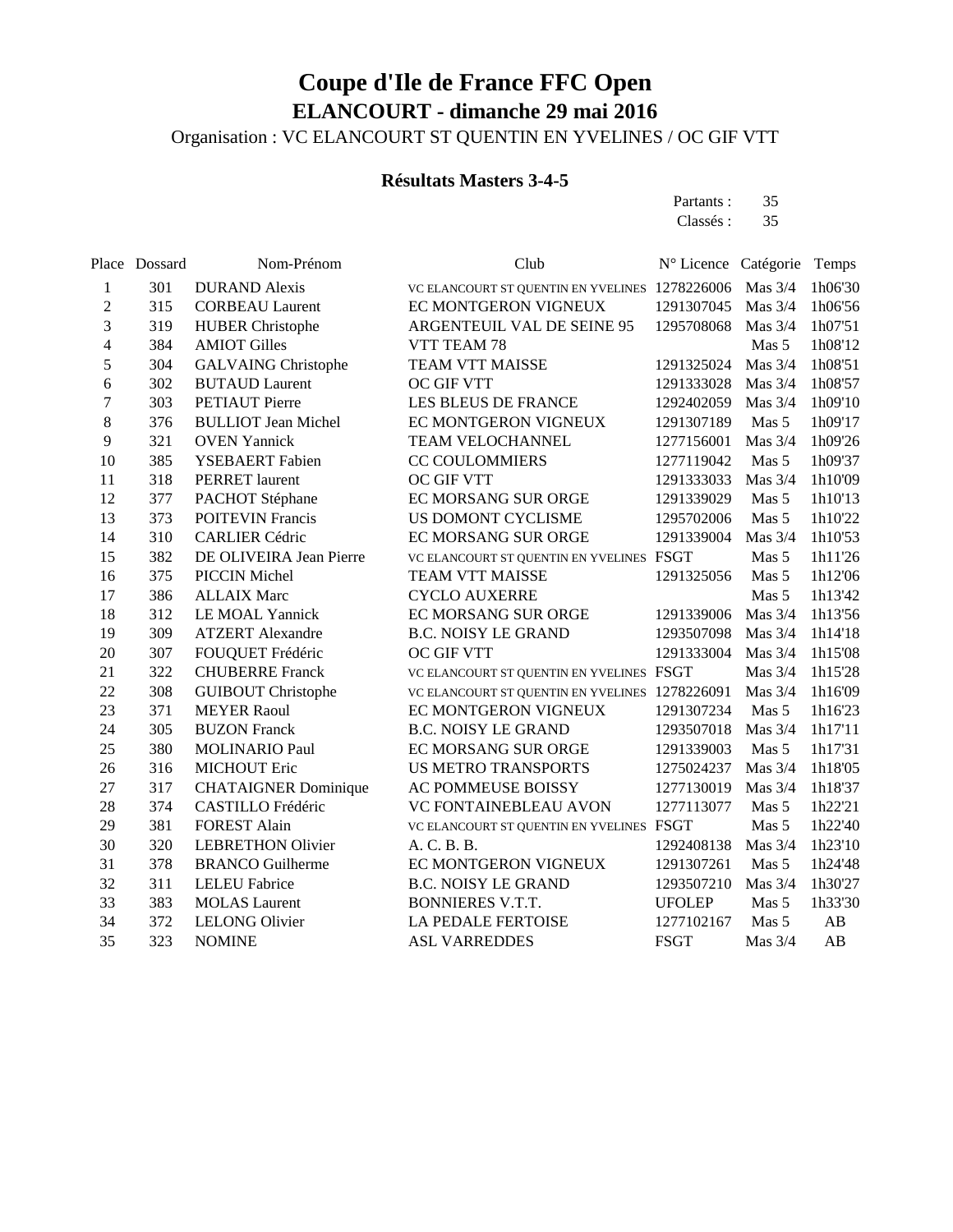### **Coupe d'Ile de France FFC Open ELANCOURT - dimanche 29 mai 2016** Organisation : VC ELANCOURT ST QUENTIN EN YVELINES / OC GIF VTT

#### **Résultats Tandems**

Partants : 4 Classés : 4

| N° Licence Catégorie Temps |
|----------------------------|
| Tan<br>1h23'58             |
| Tan                        |
| Tan<br>tour                |
| Tan                        |
|                            |